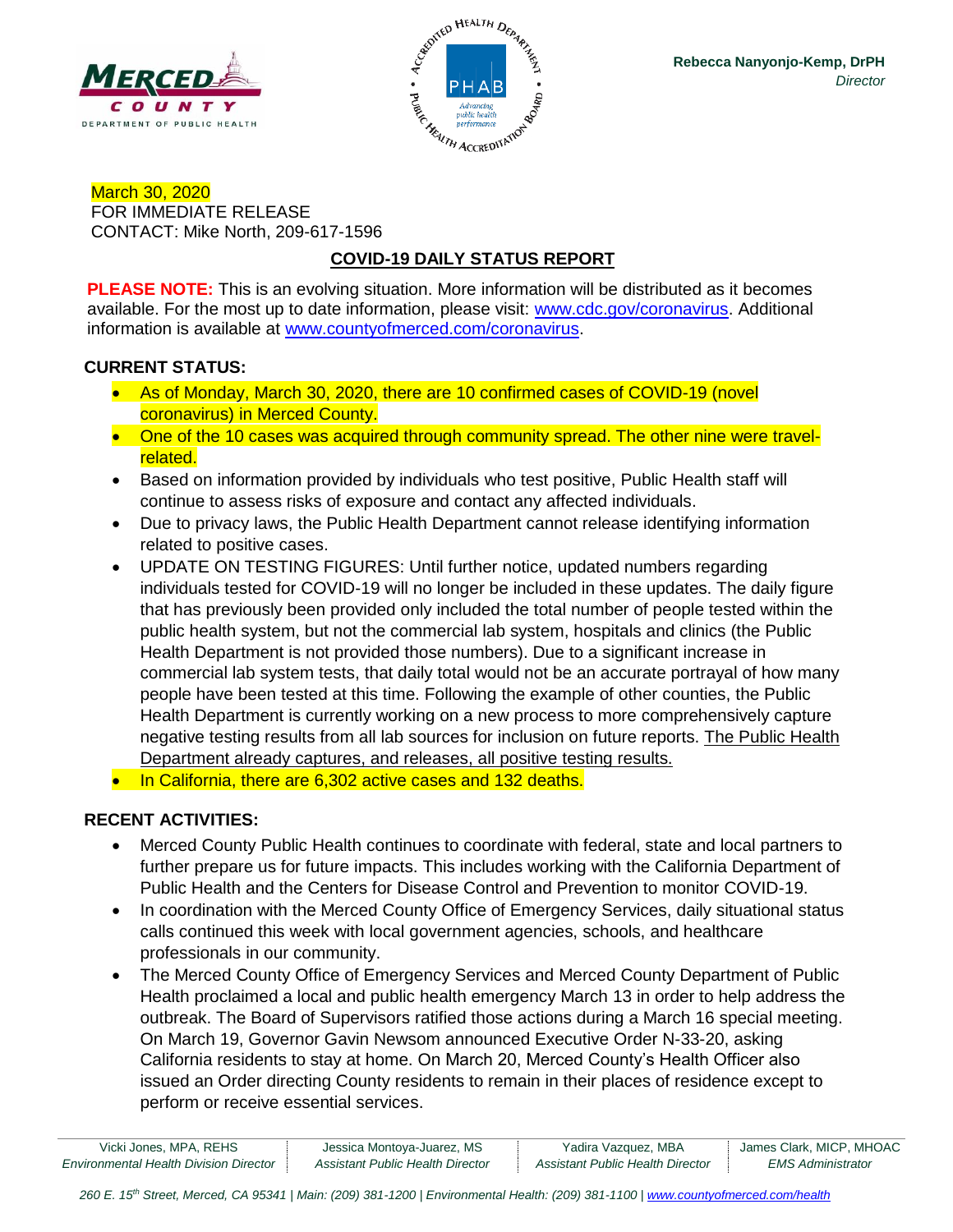- In order to minimize the spread of COVID-19, the Board Chambers will be closed to the public during the Merced County Board of Supervisors' March 31st meeting. Please visit the County's webpage at [www.countyofmerced.com/boardagenda](http://www.countyofmerced.com/boardagenda) to learn more.
- The Bus remains operational, but should only be ridden for essential purposes during the COVID-19 pandemic. Additional steps are also being taken to promote passenger and driver safety. (See video for details: [www.facebook.com/MercedCounty.](http://www.facebook.com/MercedCounty))
- Information regarding donation locations and requested donations was added to [www.facebook.com/MercedCounty](http://www.facebook.com/MercedCounty) as well as [www.countyofmerced.com/coronavirus.](http://www.countyofmerced.com/coronavirus)
- The Merced County Public Health Department Operations Center was opened Jan. 27, 2020 (64 days) in order to prepare for COVID-19 in and around our community. The Merced County Emergency Operations Center is activated at a Level 1.

## **COVID-19 TESTING UPDATE:**

- Within the public health system, every person who has met CDC criteria for severe disease within Merced County has been tested. Testing has been limited across the state of California, as noted multiple times by state officials as a barrier to response.
- Public Health is actively identifying other methods to enhance testing capability for providers throughout the community and increase testing county-wide. We will continue to be notified should positive tests come through either system (public health or commercial).
- This week, Merced County is opening two "mobile specimen collection sites" for COVID-19 in order to streamline testing capabilities. Soft openings were held last week. Initially, there will be two collection days per week, one on the westside of the County, and one on the eastside of the County. Each site will remain open for four hours per day. Additional hours per day and days per week may become more frequent if supply and personnel availability increase.
	- o **PLEASE NOTE**: Use of these mobile specimen collection sites are by appointment only, and you must have a prescription from a physician and prior approval from the Merced County Department of Public Health. If you do not have a provider and have symptoms call 209-381-1180 for a phone consultation. Anyone without prior approval will not be tested. Locations will be provided to clients once appointments are made. Call 209-381-1180 for more information.

### **COVID-19 SYMPTOMS AND PRECAUTIONS:**

- Coronavirus symptoms include: mild to severe respiratory illness, fever, cough and difficulty breathing. If symptoms develop, individuals should stay at home to limit exposure to others.
- Anyone who has had contact with a person with possible COVID-19 infection and has the above symptoms should call his/her local health department/health care provider immediately.
- Do not go to your provider's office without calling ahead. Do not call 911 for suspected COVID-19 unless you are having a medical emergency.
- During the flu season, there are steps you can take to protect your health and the health of those around you:
	- o Wash your hands regularly with soap and water for 20 seconds.
	- o Avoid touching your eyes, nose, or mouth with unwashed hands.
	- o Avoid close contact with people who are sick.
	- $\circ$  Stay away from work, school or other people if you become sick with respiratory symptoms such as fever and cough.
	- $\circ$  Cover sneezes or coughs with a tissue, then throw the tissue in the trash.

## **ADDITIONAL RESOURCES:**

• **Sign up for COVID-19 alerts[:www.countyofmerced.com/coronavirus](http://www.countyofmerced.com/coronavirus)**